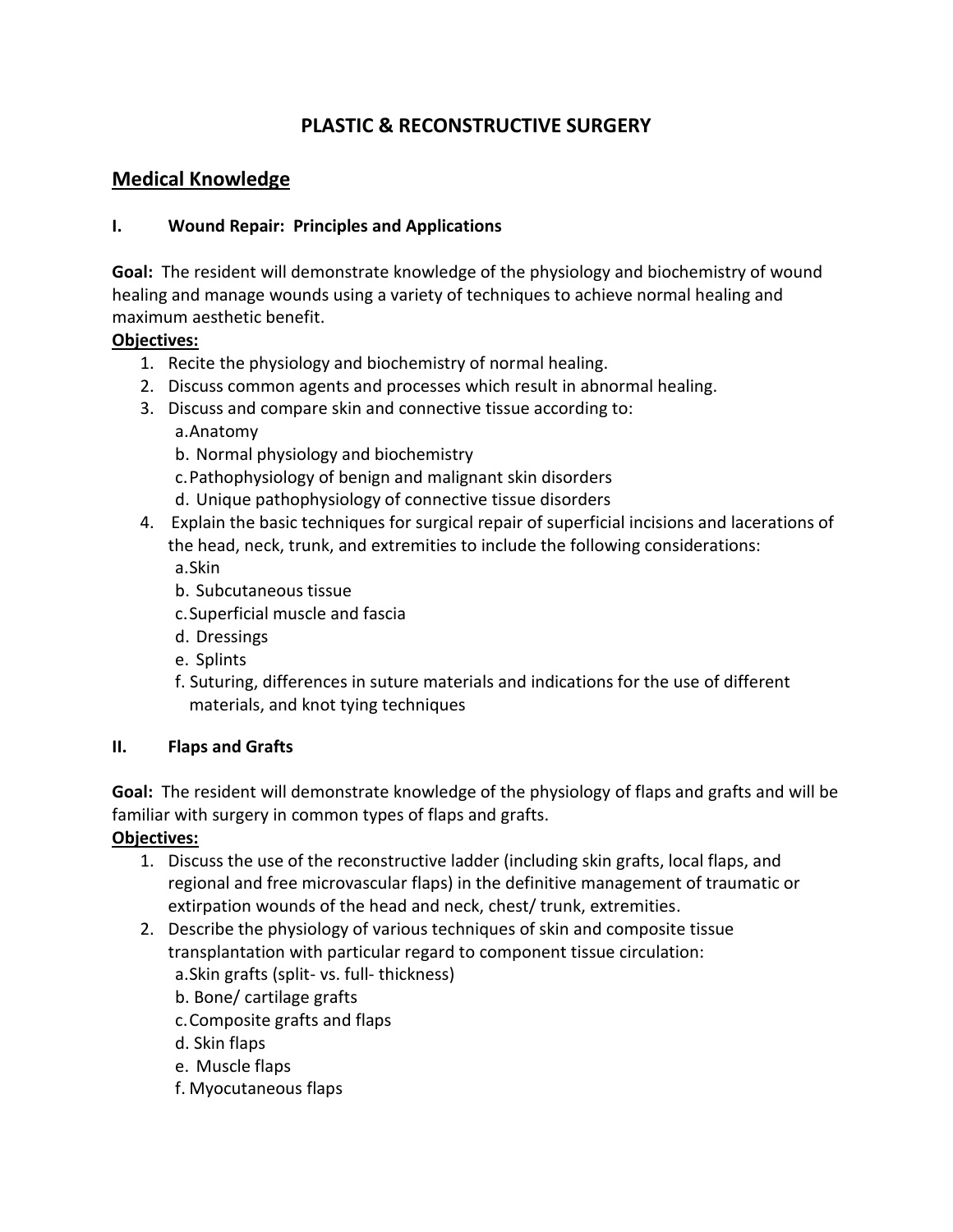- g. Bone flaps
- h. Fasciocutaneous flaps

# **III. Anesthesia and Critical Care**

**Goal:** The resident will demonstrate the indications, principles, techniques and complications of local, regional, and general anesthesia, will be thoroughly familiar with the principles and techniques of critical care and management of the critically ill burn, trauma, and postoperative patients.

# **Objectives:**

- 1. Discuss common agents for local anesthesia (esters and amides), and regional anesthesia and general anesthesia (intravenous agents, inhalation agents, muscle relaxants, antiemetics, etc).
- 2. Identify the principles and the techniques for administration of local anesthesia.
- 3. Categorize the pathophysiology of thermal, chemical, and electrical burns, including consideration of:
	- a.Systemic pathophysiology
	- b. Local pathophysiology
	- c.Cardiac depression
	- d. Pulmonary compromise
- 4. Analyze treatment options for the comprehensive care of the burn patient, including: a.Excision of burn wound
	- b.Homografting
	- c.Xenografting
	- d.Autografting
	- e. Special considerations in the management of the burned hand and face

### **IV. Transplantation/Immunology**

**Goal:** The resident will demonstrate knowledge of the basic principles of immunology and tissue transplantation techniques for treatment of common plastic surgical problems. **Objectives:**

- 1. Discuss the physiology of skin graft take and the immunology of allograft rejection.
- 2. Recite the basic immune response including antibody recognition of foreign antigens, first set rejection, and second set rejection.
- 3. Discuss the immunologic aspects of plastic surgery, including: a. autoimmune disease
	- b. Immunology of skin transplantation
	- c. Interrelationship of transplantation and microsurgery.

### **V. Head and Neck Surgery**

**Goal:** The resident will achieve a working knowledge of the anatomy, physiology, embryology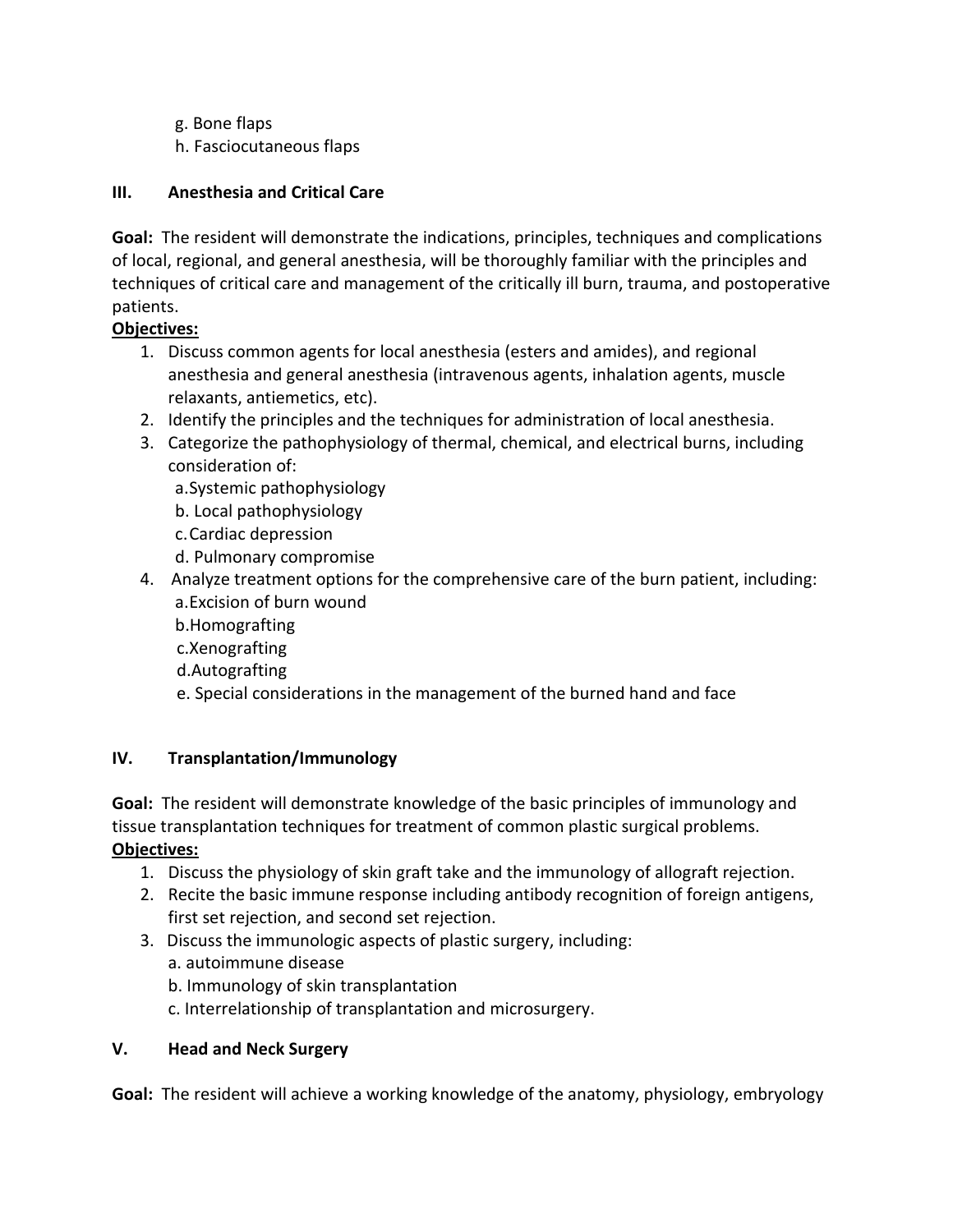of the head and neck, and will apply this knowledge to the management of disorders and processes in this anatomic area.

# **Objectives:**

- 1. Discuss the anatomy, embryology and principles of treatment of congenital disorders of the head and neck.
- 2. Discuss benign and malignant tumors of the head and neck including: a. the biologic basis of treatment options for these lesions b. Management of such lesions including diagnosis, surgery and nonsurgical therapy
- 3. Discuss mechanisms of traumatic head and neck injuries, understand the diagnostic techniques and therapeutic options for such problems, and understand options in the management of traumatic injuries of the head and neck.

# **VI. Hand and Upper Extremity Surgery**

**Goal:** The resident will achieve a detailed knowledge of the anatomy, physiology, and embryology of the upper extremity and will utilize this knowledge in the complete management of the hand, arm, and brachial plexus.

# **Objectives:**

- 1. Describe the anatomy and physiology of the muscles, tendons, ligaments, and bones of the hand and upper extremity.
- **2.** Identify in detail the anatomy of the vascular tree of the upper extremity including relationships to the surrounding structures.
- 3. Identify the radiographic anatomy of the bony structures of the upper extremity.
- 4. Achieve familiarity with the spectrum of congenital abnormalities of the upper extremity and perform comprehensive diagnostic evaluation and surgical management of such problems.
- 5. Understand the principles of diagnosis and treatment of extremity tumors and options in the management of a wide variety of such lesions.
- 6. Understand the principles of diagnosis and treatment of extremity trauma and options in the management of acute injuries and other trauma-related problems of the hand and arm.
- 7. Understand the principles and techniques of upper extremity reconstruction and their application to developmental, traumatic and acquired problems.

# **VII. Pharmacology/Therapeutics**

**Goal:** The resident will demonstrate knowledge of the pharmacology of drugs used in plastic surgical practice including antibiotics, anti-inflammatory agents, analgesics, and effectively utilize such drugs in a wide variety of settings.

# **Objectives:**

1. List the principles of use (including dosage and complications) of common analgesics (oral and parenteral).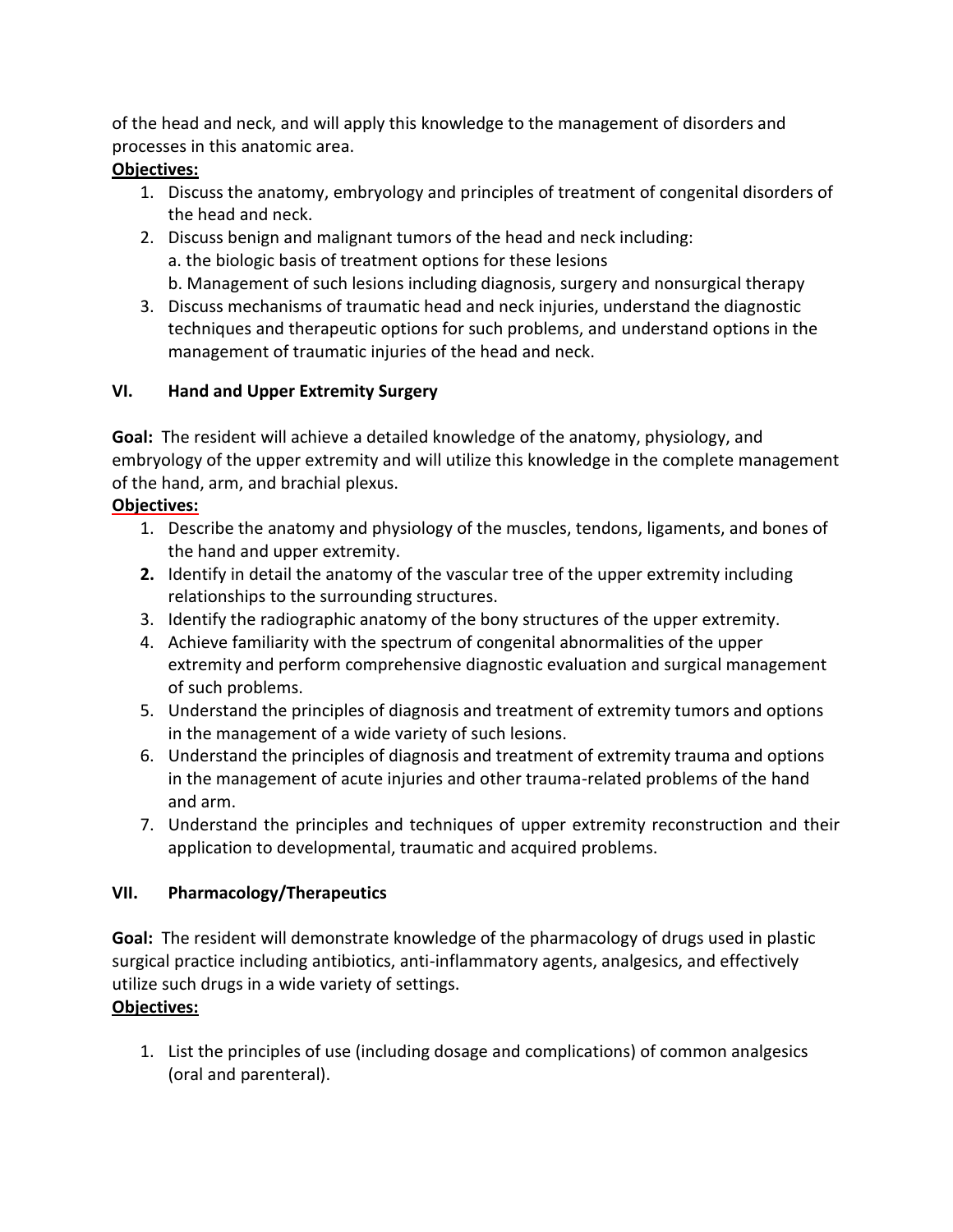- 2. List the common pathogens producing infections of the skin, head and neck structures, breast and hand.
- 3. List the special pathogens related to infections caused by human and animal bites and infections.
- 4. Discuss the indications and proper antibiotics and antimicrobials for treatment of the problems noted in #1 and #2 above.
- 5. Discuss the pharmacology of the major types of antibiotics and the indications for their use.
- 6. Discuss the bacteriology of wounds, including:
	- a. skin infection
	- b. breast infections
	- c. surgical wound infections
	- d. hand infections
	- e. special problems
		- 1. animal bites
		- 2. human bites
		- 3. farm injuries

# **Patient Care**

**Goal:** The resident will provide patient care that is compassionate, appropriate, and effective. **Objectives:**

- 1. Participate in the care and treatment of scars and keloids, including:
	- a. surgical techniques (Z-plasty, W-plasty, etc)
	- b. nonsurgical techniques
	- c. camouflage techniques
- 2. Evaluate patients and their nutritional status as related to wound healing, including:
	- a. diagnosis of deficiency
	- b. treatment of deficiency
- 3. Participate in planning surgical incisions, with respect to:
	- a. selection in relation to skin lines
	- b. techniques for closure
	- c. suture materials types and uses.
- 4. Participate in wound management, including:
	- a. debridement
	- b. use of splints, dressings, casts, topics agents
	- c. use of biologic substitutes.
- 5. Under the direction of a plastic surgeon, treat complex wound problems such as dehiscence, delayed healing of complex traumatic wounds.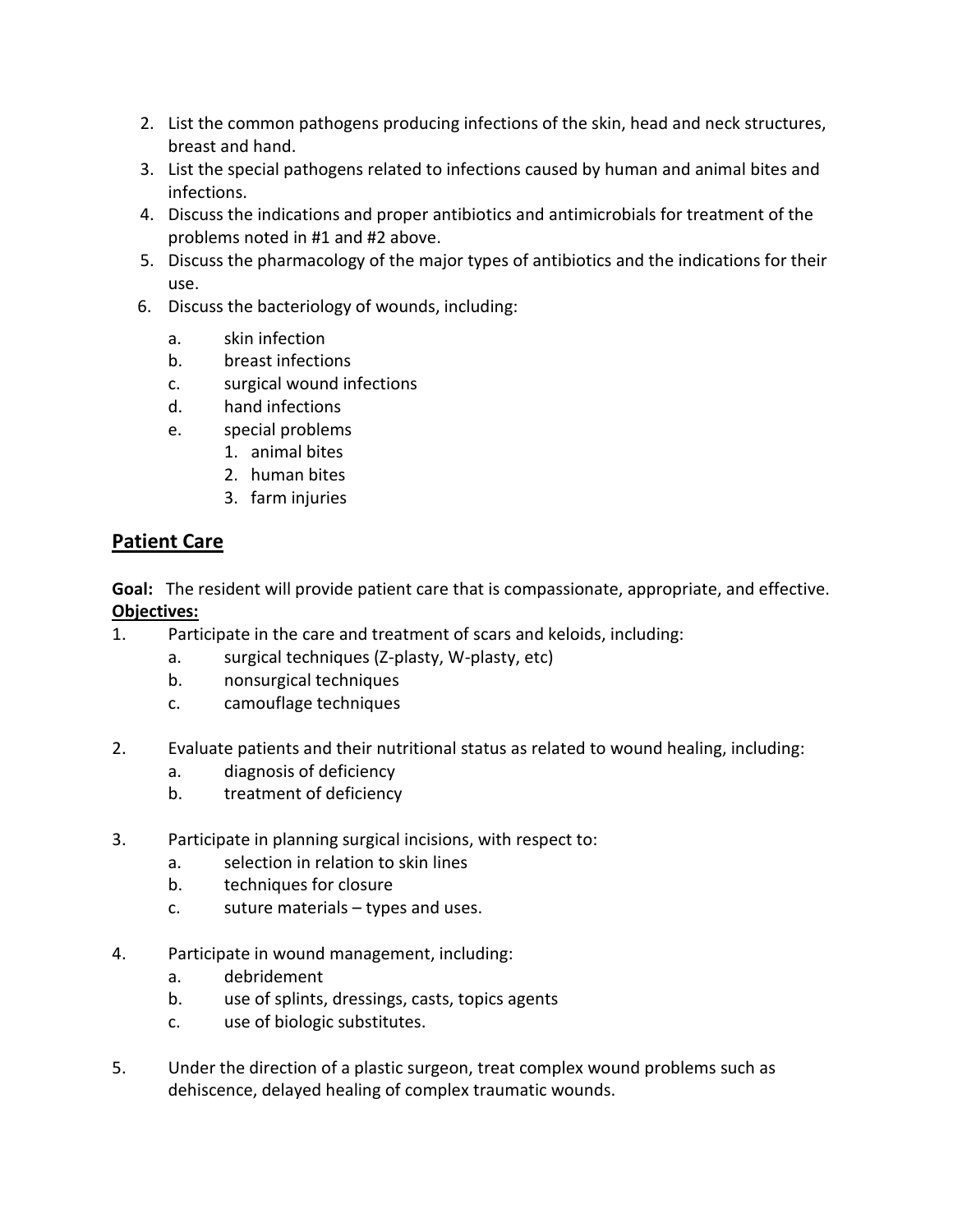- 6. Under the direction of a plastic surgeon, perform surgical and pharmacologic treatment of hypertrophic scars and keloids.
- 7. Utilize splints, casts, dressings, topical agents, etc., to optimize healing.
- 8. Under the direction of a plastic surgeon, place incisions for elective surgery in such a way as to achieve the greatest aesthetic benefit.
- 9. Utilize biologic and artificial skin substitutes in wound management.
- 10. Participate in the surgery of grafts and flaps including: skin, dermis, cartilage, bone, tendon, muscle, fascia, combined tissue; specifically:
	- a. grafting techniques
	- b. instruments for harvesting grafts
	- c. graft preservation techniques
	- d. donor site management
	- e. recipient site management
	- f. special techniques
	- g. xenografts
- 11. Participate in operations incorporating the full spectrum of flaps and grafts including skin grafts, local flaps, fascial and musculocutaneous flaps, free tissue transfers, bone grafts, composite grafts, etc.
- 12. Treat patients who have complications of flaps and grafts including skin graft loss, flap necrosis, wound dehiscence, wound infection, etc.
- 13. Participate in the use of the operating microscope.
- 14. Participate in surgical procedures for free tissue transfer.
- 15. Participate in the management of a variety of nerve injuries, using microsurgery and nerve grafts where appropriate.
- 16. Participate in the preoperative evaluation and postoperative management of patients undergoing free tissue transfer.
- 17. Participate in surgical procedures for replantation of amputated parts.
- 18. Participate in the preoperative evaluation and postoperative management of patients undergoing replantation of amputated parts and revascularization procedures.
- 19. Participate in surgical procedures using solid implant materials.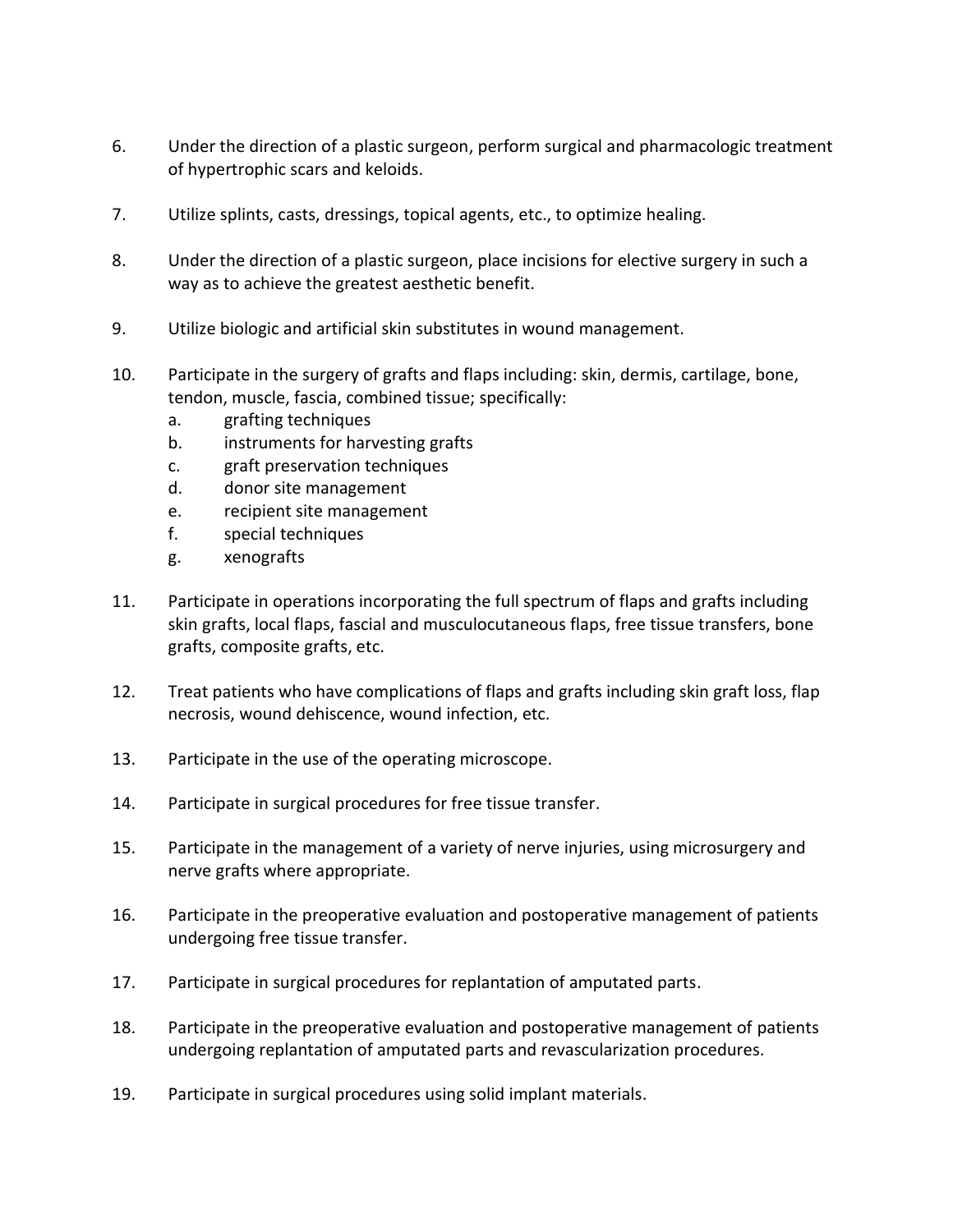- 20. Participate in the evaluation and treamtment of patients with localized lipodystrophy, using suction lipectomy techniques.
- 21. Participate in the evaluation and treatment of patients with a wide variety of congenital and acquired defects using tissue expansion techniques.
- 22. Participate in obtaining informed consent from patients; effectively documenting that agreement.
- 23. Contribute effectively and accurately to the medical record of both inpatients and outpatients.
- 24. Participate in the management of critically ill patients in the surgical intensive care unit.
- 25. Participate in the critical care management/emergency management of burn and trauma patients, including:
	- a. initial care
	- b. diagnosis
	- c. preparation for the operating room
	- d. postoperative care.
- 26. Participate in the management of ICU patient, including:
	- a. monitoring
	- b. respiratory management
	- c. cardiovascular management
	- d. fluid management
	- e management of infection and sepsis
	- f. management of nutrition.
- 27. Participate in the care of surgical patients with complications including:
	- a. respiratory failure
	- b. cardiovascular problems (arrhythmia, DVT, PE)
	- c. sepsis
	- d. bleeding
	- e. hematoma.
- 28. Participate in the management of patients with autoimmune and collagen vascular diseases.
- 29. Diagnose and treat patients with surgical wound infections.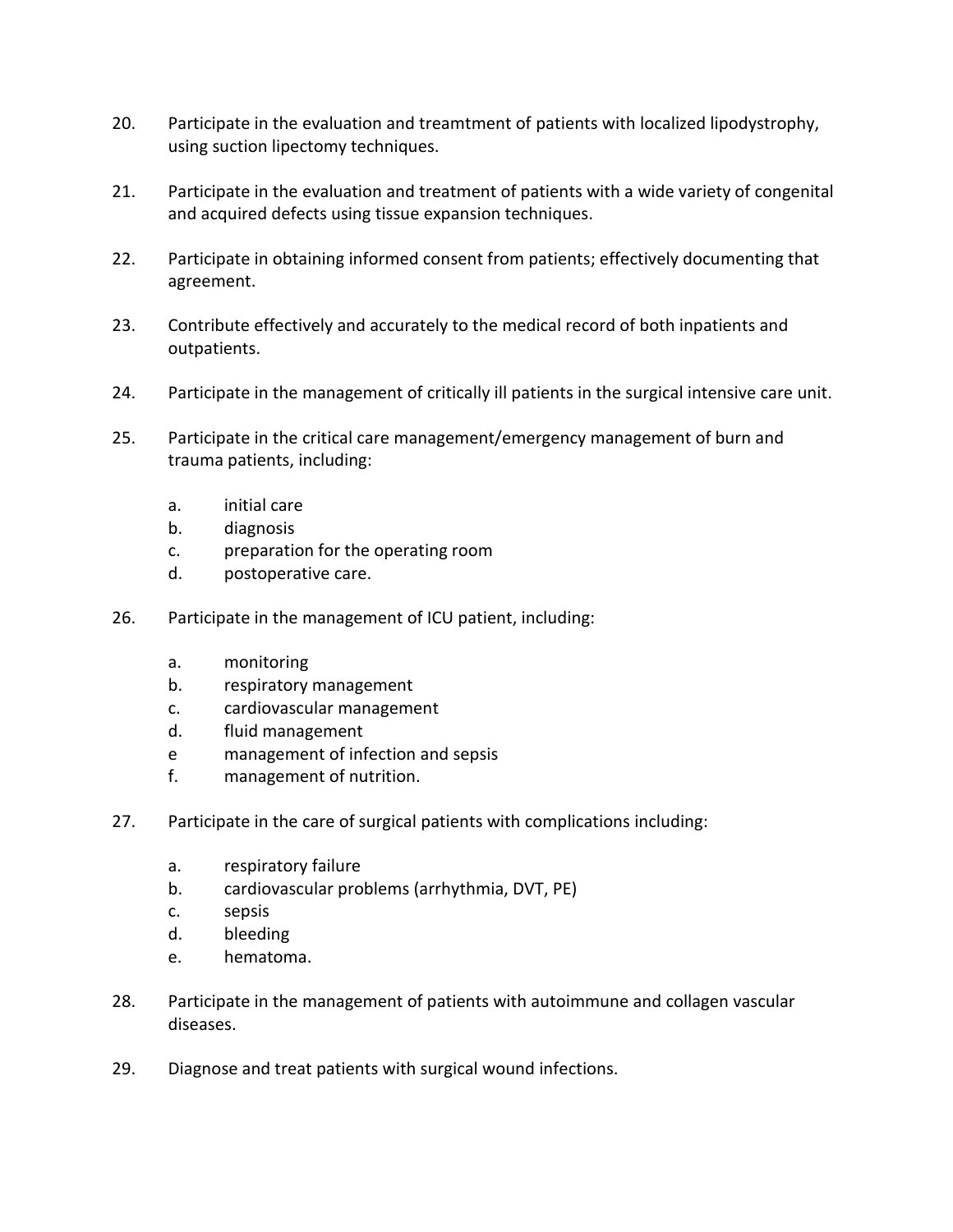- 30. Evaluate and treat patients with infections of the head and neck, breast, skin and hand.
- 31. Prescribe analgesics for postoperative care and for pain management.
- 32. Prescribe anti-inflammatory agents for appropriate cases.
- 33. Utilize steroids for treatment of a variety of plastic surgical problems and in the postoperative care of steroid-dependent patients.
- 34. Participate in the management of patients undergoing chemotherapy for head and neck and/or skin malignancies.

# **Practice Based Learning and Improvement**

**Goal:** The resident will investigate and evaluate his or her own patient care practices, appraise and assimilate scientific evidence, and improved patient care practices. **Objectives:**

- 1. Use information technology to prepare for surgical cases, bringing to the OR the knowledge of current modalities of care for patients and the scientific evidence for that care.
- 2. Routinely analyzes the effectiveness of own practices in caring for patients.
- 3. Improve own practices in the care of patients by integrating appropriately gathered data and feedback.
- 4. Educate medical students and other healthcare professional in the practices of surgical patients.

### **Interpersonal and Communication Skills**

**Goal:** The resident will demonstrate interpersonal and communication skills that result in effective information exchange and teaming with patients, their families, and professional associates.

### **Objectives:**

1. Educate patients and families in pre- and post-operative care of surgical patients.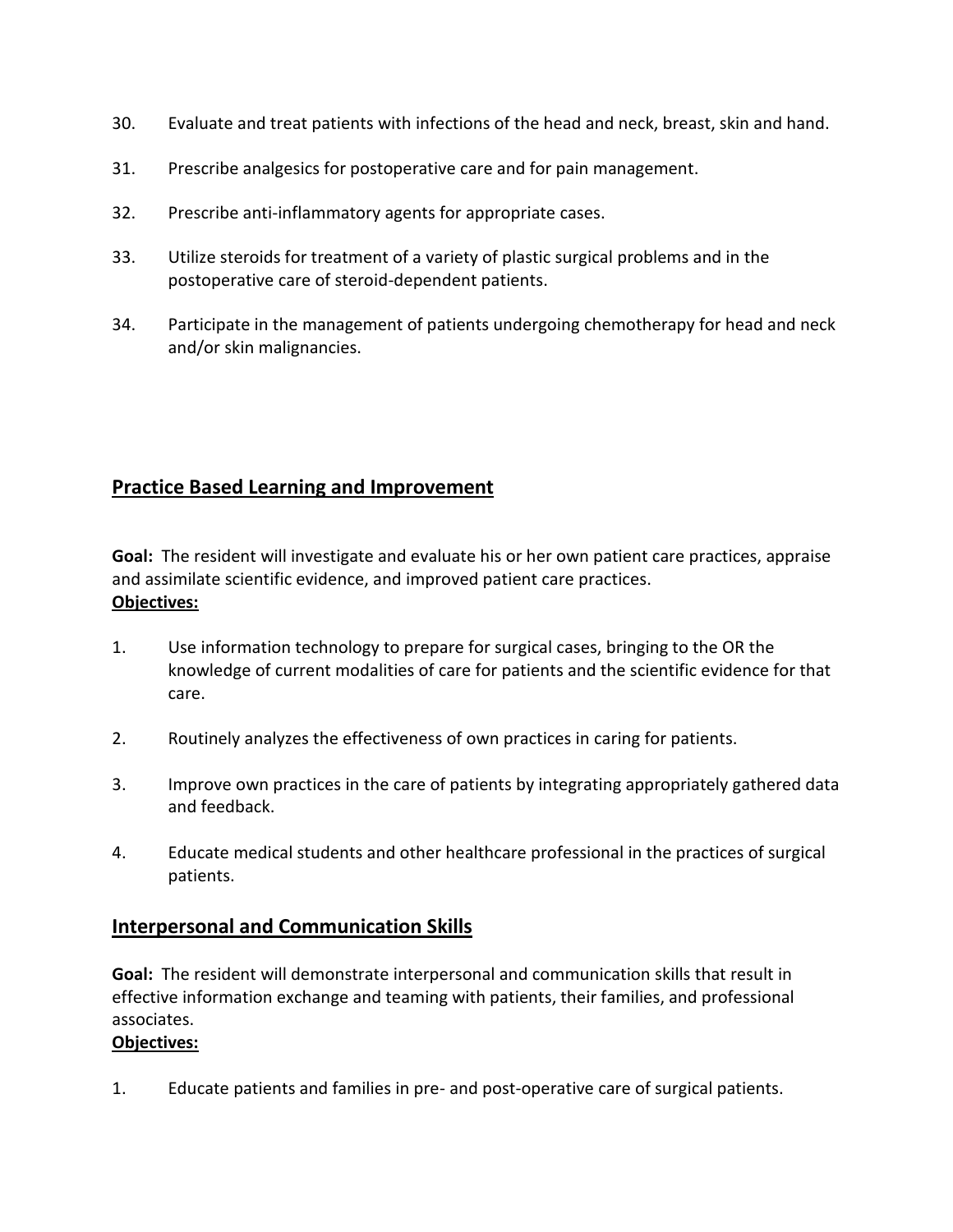- 2. Demonstrate compassion for patients and families with traumatic and acquired anomalies.
- 3. Provide adequate counseling and informed consent to patients.
- 4. Listen to patients and their families.
- 5. Assimilate data and information provided by other members of the health care team.
- 6. Effectively obtain truly informed consent from patients.

# **System Based Practice**

**Goal:** The resident will demonstrate an awareness of and responsiveness to the larger context and system of health care and the ability to effectively call on system resources to provide care that is of optimal value.

#### **Objectives:**

- 1. Function within the organization of specialty clinics including the coordination of all special services in the evaluation of patients.
- 2. Participates in multidisciplinary planning and treatment for patients with complex diagnoses.
- 3. Direct the overall care of patients with complicated wounds by partnering with the following:
	- a. nutritionalists
	- b. wound care specialists
	- c. occupational therapists
- 4. Demonstrate knowledge of cost-effective surgical care.
- 5. Advocate for patients within the health care and insurance system.

### **Professionalism**

**Goal:** The resident will demonstrate a commitment to carrying out professional responsibilities, adherence to ethical principles, and sensitivity to a diverse patient population.